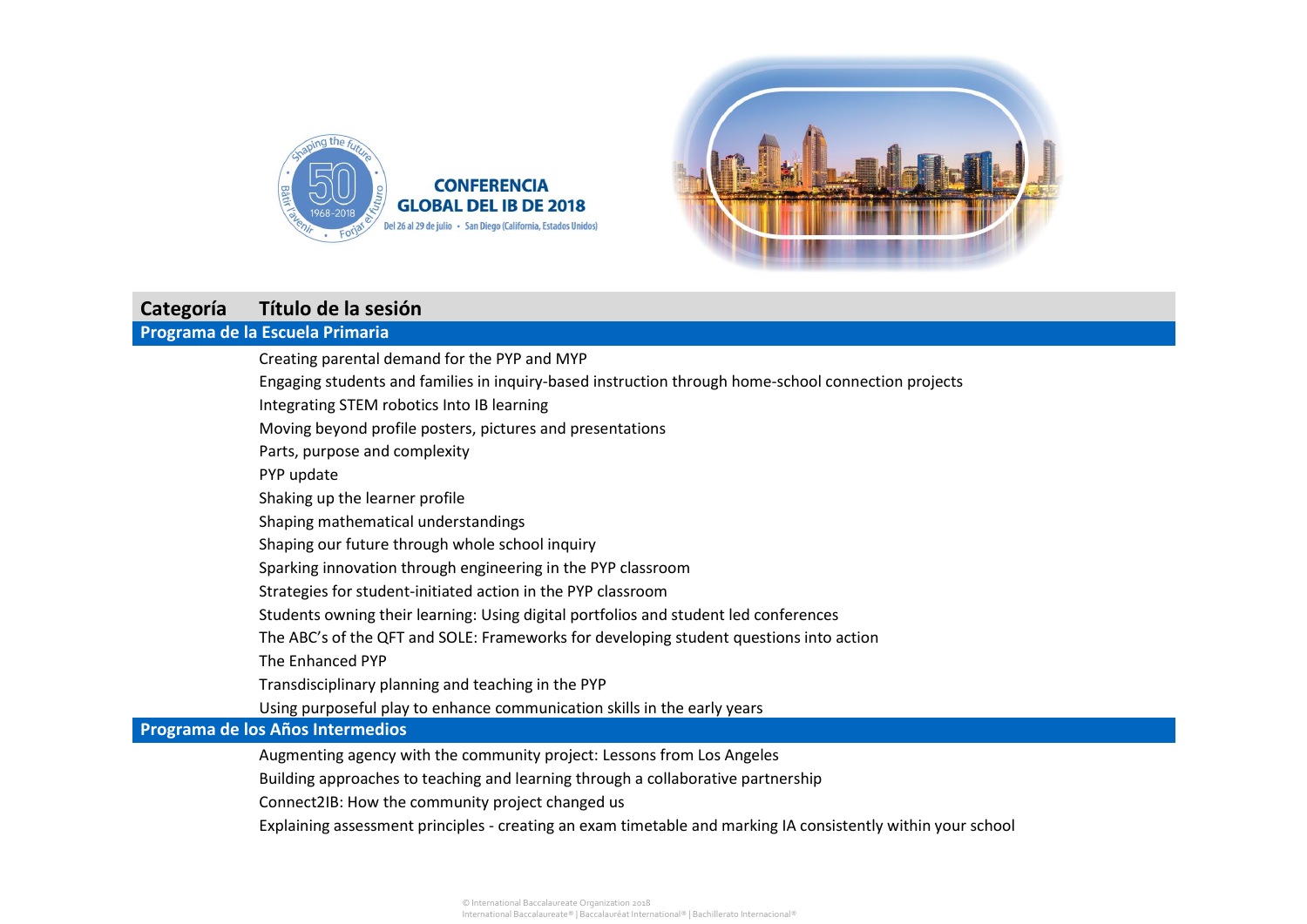Hill-Freedman Records: Collaborative innovation that explores the interdisciplinary themes of music, writing and technology IB for all at Dobbs Ferry: Using the MYP personal project as a vehicle for promoting access for all students and as a gateway to the Diploma Programme

Making global connections: Contacts, tools and mindsets to connect classrooms globally

Multidisciplinary units with the Big History Project

MYP update

MYP: Next, Now, and Nigh

Promising practices: MYP and DP at a large public school

Student achievement: Development and use of a professional observational form in a Middle Years Programme

The human in all of us

### **Programa del Diploma**

A new policy and approach to adverse circumstances

Administrator-coordinator-counselor: A symbiosis

Artificial intelligence and the IB ideal of a humane education

Closing the excellence gap: DP and CP curriculum to inspire underrepresented populations

DP and CP curriculum update

From discovery to dialogue: A school's ATL journey

Great formative assessment for all

Growing and gaining through community connections

Increasing access and equity for all students in the Diploma Programme

Inspiring authentic action

Promoting equity in IB

Teaching literature in the digital age

Tess and Maddie conquer CAS

The marketing challenge: Promoting international collaborative experiential E-learning

The theory of knowledge a-ha!: For teachers and students

**Programa de Orientación Profesional**

Building an IB community: Connecting DP, college and business

Can't we all just get along? Making your successful DP work with your new CP

CP pioneers in Latin America: The case of UPAEP high schools

Wider developments in the DP and CP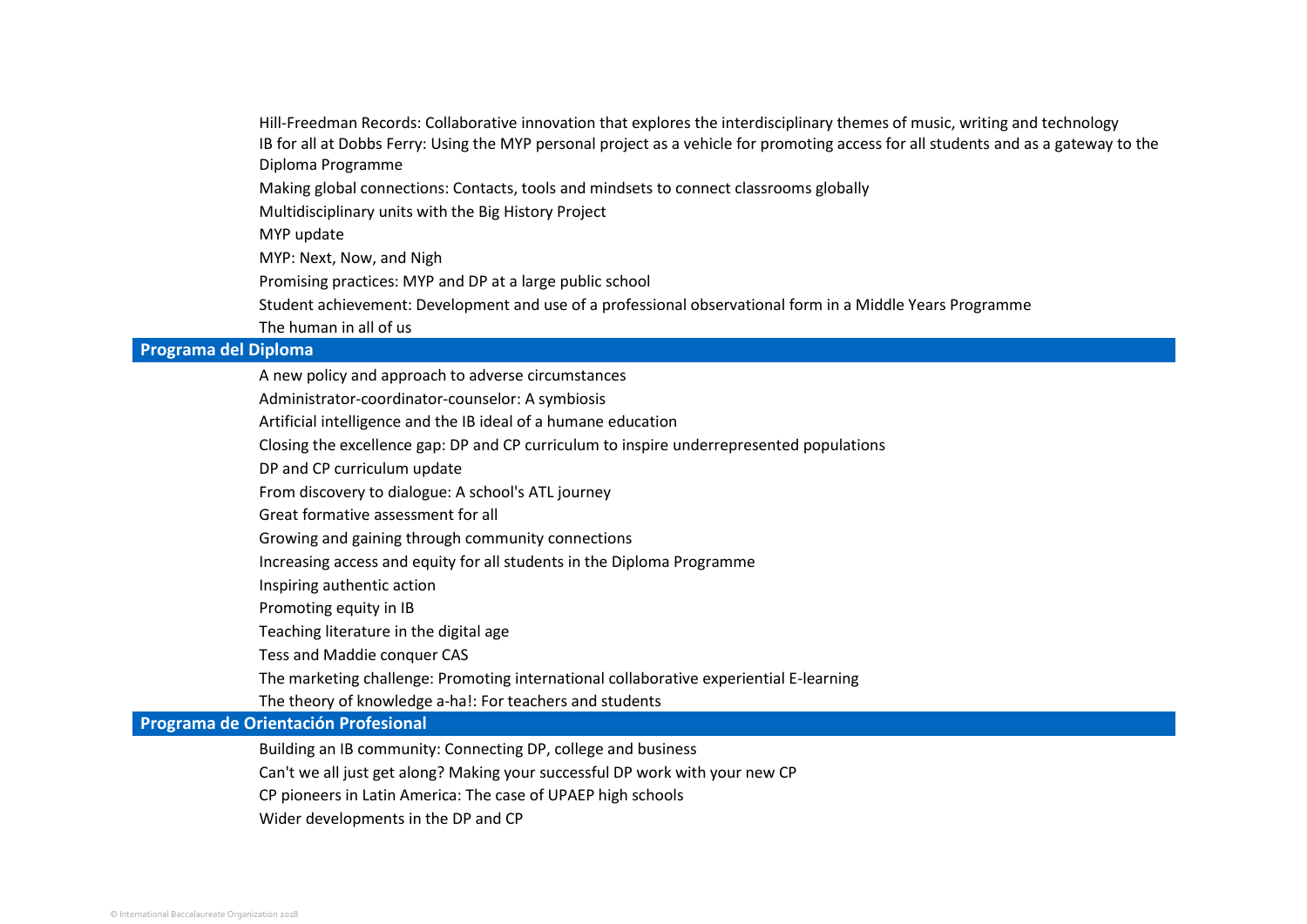#### **Continuo de programas**

Field studies: Impact on learning and community

How do we know? TOK across the Continuum

Mon parcours IB,en numérique!

Practice makes perfect: How standards-based grading drives learning

The IB continuum and school culture

Three schools, two programmes, one model: A continuum of assessment

#### **Estudios del continuo de programas**

Academic integrity: Expectations of schools to ensure the integrity of assessments

Becoming an IB World School: Moving through the authorization process

Enseigner la littératie dans toutes les matières

Global IBEN: New news for current IB Educator Network members

IBWS in action

Impact the world: Using IB curriculum for learning transfer

Integrating IB philosophy into school counseling practice

Introducing ideal libraries: New concepts and directions for schools

Millenial mojo

Moving beyond the Four Ds of multiculturalism: Taking difference into account in education

Planning for Professional Development

Teaching and learning in a world of difference

Trends in Professional Development

Welcoming, safe and enriching environments for LGTBQIA students in the IB school setting

Wider developments in the DP and CP

#### **Liderazgo**

Bringing IB to the entire faculty

Coordinator as coach: Vision and strategies for scaffolding teacher growth

Creating cohesion: District-level IB support

Creative leadership, embracing divergent thinking

Driving school culture leveraging the learner profile

Empowering educators to share the IB message

Falling forward: A transformative study of failure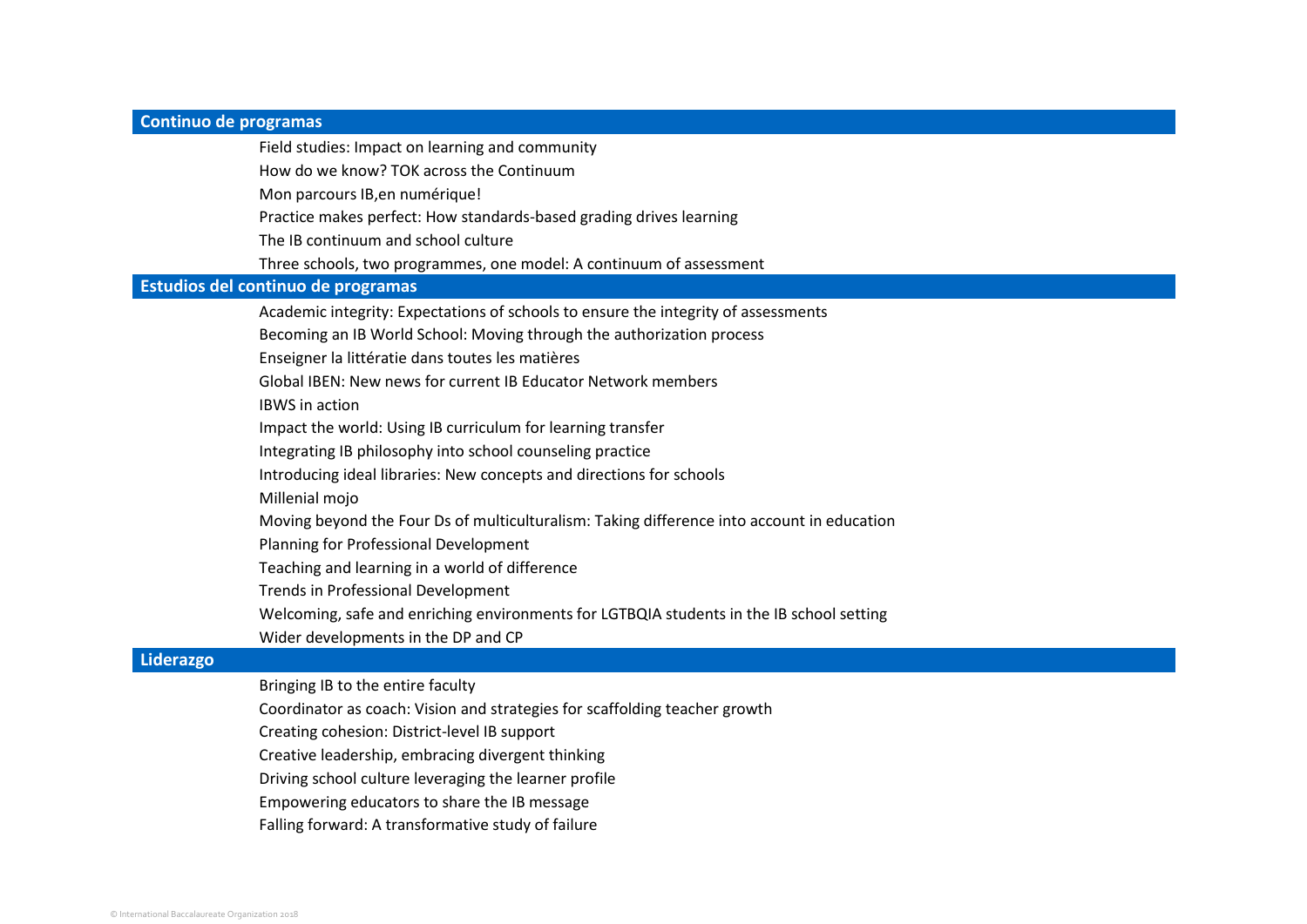|                           | IB and its strategy                                                                                      |
|---------------------------|----------------------------------------------------------------------------------------------------------|
|                           | IB as a centerpiece of the school reform                                                                 |
|                           | IB continuum design principles for access and equity                                                     |
|                           | IB for all: Inspiring and developing a transformative school culture                                     |
|                           | Making international-mindedness visible, visceral and visionary                                          |
|                           | Personalized learning                                                                                    |
|                           | Pioneers: Reflection on 50 years                                                                         |
|                           | Student culture and learning preferences: Are they related?                                              |
|                           | Textbooks: Going gently into that good night                                                             |
| <b>Educación superior</b> |                                                                                                          |
|                           | Americas regional recognition update                                                                     |
|                           | Crossing borders: Leveraging the IB in a global world                                                    |
|                           | Dean's list: The future of teacher education                                                             |
|                           | Marketing 101: Showcasing your students to universities                                                  |
|                           | The Fourth Industrial Revolution and the International Baccalaureate                                     |
|                           | UC-A/G-IB/Huh???                                                                                         |
|                           | University recognition: Under-fire                                                                       |
|                           | What is reading a college application really like?                                                       |
| Investigación             |                                                                                                          |
|                           | A study of IB learner profile implementation across the MYP                                              |
|                           | An evaluation of the IB Middle Years Programme: Next chapter                                             |
|                           | Research update                                                                                          |
|                           | The IB Diploma Programme and the role of resilience in college access                                    |
| <b>Español</b>            |                                                                                                          |
|                           | Conciencia social: Educación Cinematográfica y Negocios trabajando en pro de emigrantes latinoamericanos |
|                           | Desarrollo de habilidades en el área de Ciencias del PAI                                                 |
|                           | El arte de presentar a nuestros alumnos y programas a las universidades de Estados Unidos                |
|                           | Estudio de impacto de un sistema fotovoltaico en la clase de Física                                      |
|                           | Hacer que el PD y el POP convivan: una propuesta curricular                                              |
|                           | Incorporar en los colegios un aprendizaje y una enseñanza que deje huella                                |
|                           | La implementación del PD en colegios públicos de Argentina, Costa Rica y Perú: un análisis comparado     |
|                           |                                                                                                          |